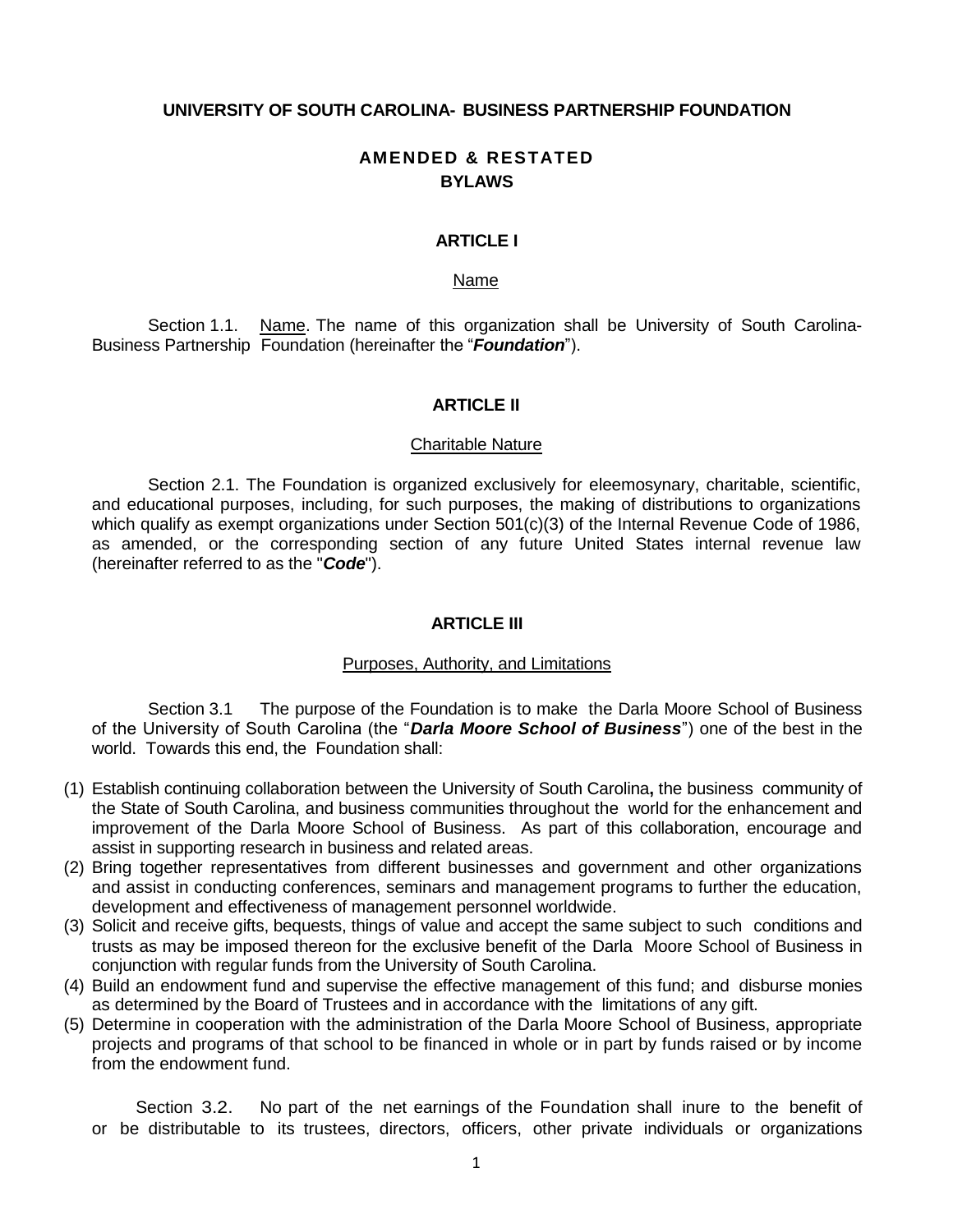organized and operating for a profit except that the Foundation shall be authorized and empowered to pay reasonable compensation for services rendered and to make payments and distributions in furtherance of the purposes as hereinabove stated.

Section 3.3. No substantial part of the activities of the Foundation shall be the carrying on of propaganda or otherwise attempting to influence legislation, and the Foundation shall not participate or intervene in, including the publishing or distributing of statements, any political campaign on behalf of or in opposition to any candidate for public office.

Section 3.4. Notwithstanding any other provision of these Amended and Restated Bylaws (the "*Bylaws*"), the Foundation shall not carry on any activities not permitted by an organization exempt under Section 501(c)(3) of the Internal Revenue Code and its regulations as they now exist or as they may be amended, or by an organization, contributions to which are deductible under Section 170(c)(2) of the Code and regulations as they now exist or as they may be amended.

Section 3.5. Authority. To carry out its objectives, the Foundation shall have the authority:

(a) To solicit, receive and acquire property of every kind by gift, devise, bequest or otherwise, and to hold, outright or in trust or otherwise, and to invest and reinvest in real and personal property or any interest therein, wherever situated, without limit as to amount;

(b) To make contracts, incur liabilities and borrow money; to issue or endorse bonds, notes and other evidences of indebtedness; to execute and deliver deeds, leases, mortgages, pledges and agreements; and to apply for and hold any and all franchises, permits, patents, licenses, consents, grants, rights or interests whatsoever which the Foundation may deem necessary or appropriate for the accomplishment of its purposes; to sell, convey, lease, exchange, transfer or otherwise dispose of all or any of the Foundation's assets except as limited by the Foundation's Articles of Incorporation and Bylaws;

- (c) To sue and be sued;
- (d) To use a common seal and to alter the same at pleasure;

(e) To hold, purchase, sell, license, lease, improve, develop, mortgage or otherwise dispose of and convey property of the Foundation, whether real or personal, tangible or intangible;

(f) To construct buildings and other improvements to real property;

(g) To appoint such officers, employees, and agents as the activities of the Foundation require, prescribe their duties and fix their compensation;

(h) To establish investment policies and procedures and to establish endowment funds; and

(i) To have and exercise all other authorities necessary to carry out its purposes and to perform all other acts as permitted by law to a nonprofit corporation under the laws of the State of South Carolina; provided, however, that the Foundation shall not engage in any activity not permitted by a tax-exempt organization pursuant to Section 501(c)(3) of the Internal Revenue Code.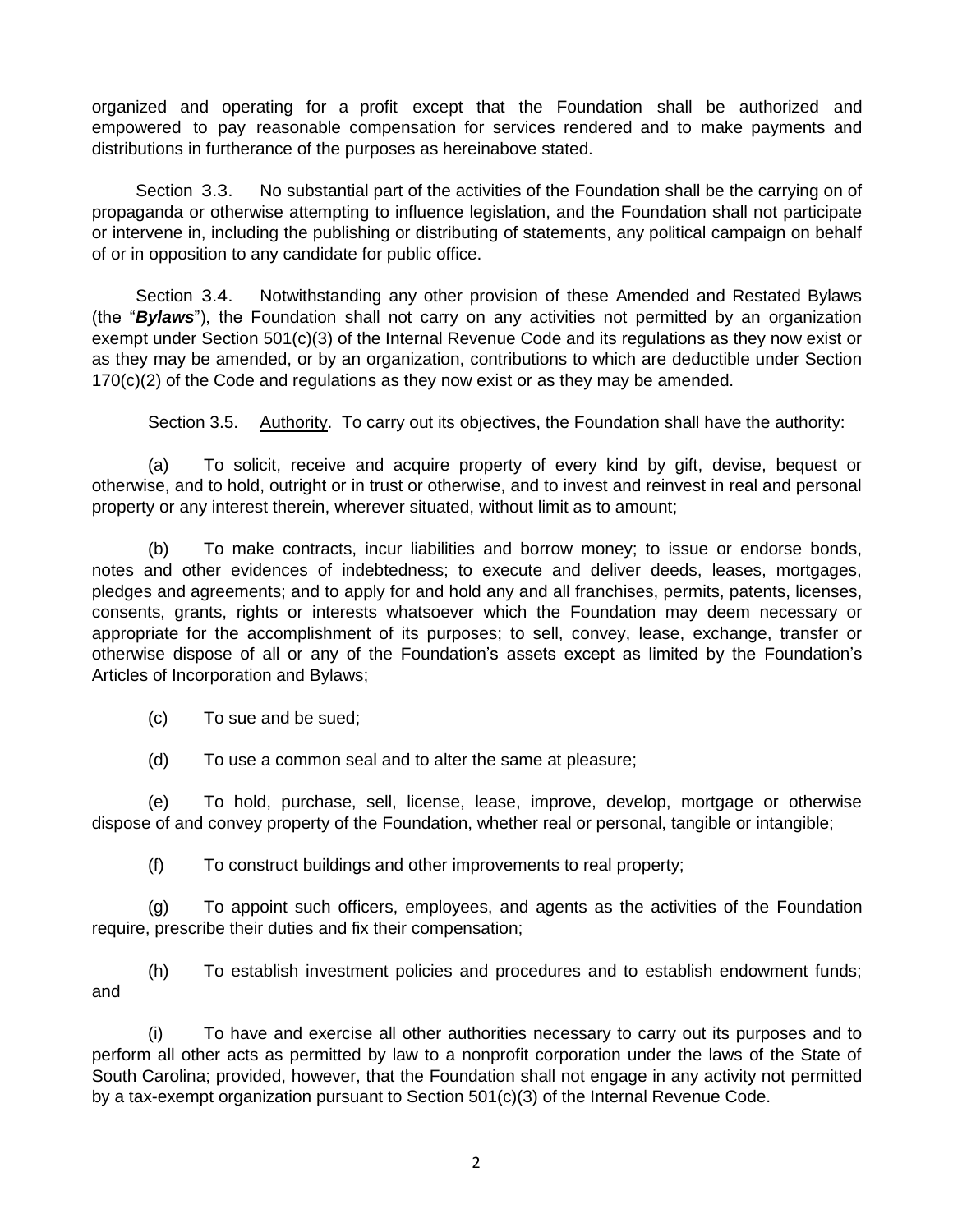Section 3.6. Powers. The Foundation will have such powers as are now or may hereafter be granted corporations under the South Carolina Nonprofit Corporation Act of 1994, as amended, Chapter 31, Title 33, S.C. Code (the "*Nonprofit Act*"), except as may be limited by the Foundation's Articles of Incorporation or Bylaws.

Section 3.7. Policy and Guidelines. From time to time, the Board may enact policy and guidelines intended to support and promote the most efficient day-to-day operations of the Foundation. Policy statements adopted by the Board shall become effective upon adoption and shall remain in force until amended or revoked by future actions of the Board.

# **ARTICLE IV**

## **Offices**

Section 4.1. Registered Office. The registered office of the Foundation shall be located in the County of Richland, South Carolina, or such other place as may be designated by the Board of Trustees of the Foundation (the "*Board*").

Section 4.2. Principal Office. The principal office of the Foundation shall be located at the same address as the registered office or such other place as may be designated by the Board.

Section 4.3. Other Offices. The Foundation may have offices at such other places within or outside of the State of South Carolina, as the Board may determine from time to time or as the activities of the Foundation may require.

# **ARTICLE V**

## Board of Trustees

Section 5.1. General Powers/ Authority. The business and affairs of the Foundation shall be managed by the Board, deriving such responsibility and authority from the Nonprofit Act. Notwithstanding anything to the contrary contained herein, the Board shall be the final authority on all actions of the Foundation.

Section 5.2. Number, Qualifications, and Method of Appointment. The Board of Trustees shall consist of "*At-Large Trustees*," "*Leadership Trustees*," and "*USC Trustees*" as described below (collectively referred to herein as the "*Trustees*" and each, as a "*Trustee*"):

(a) At-Large Trustees. The number of At-Large Trustees constituting the Board shall be up to fifteen (15) individuals. The At-Large Trustees shall have full right and privilege to vote upon any matter before the Board. The affirmative vote of a majority of the voting Trustees at a regular or special meeting of the Board shall appoint the At-Large Trustees.

(b) Leadership Trustees. The following Trustees shall be considered Leadership Trustees, with no right to vote upon any matter before the Board, and shall serve ex officio:

(i) The President of the University of South Carolina; and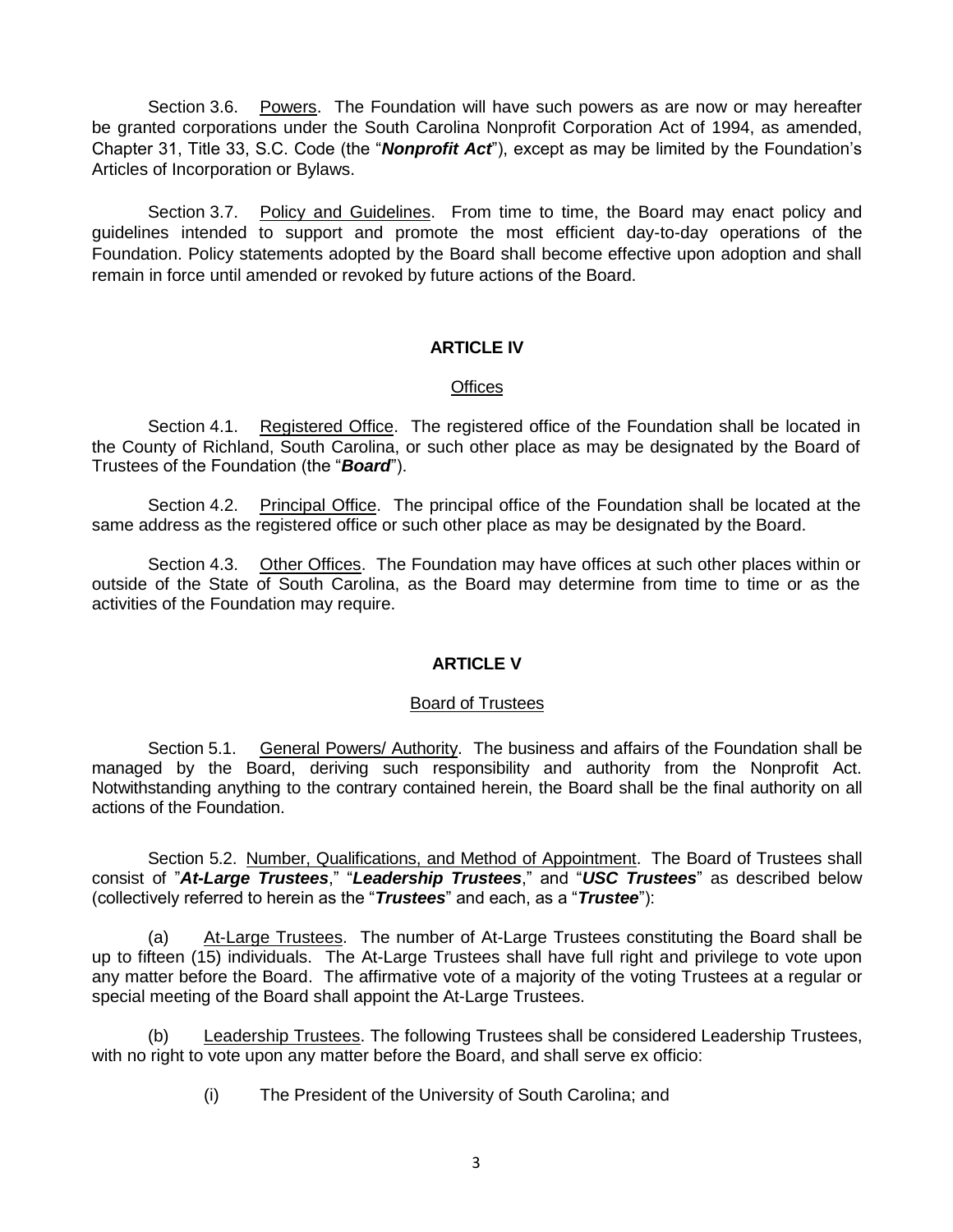"*Dean*").

(ii) The Dean of the Darla Moore School of Business (also referred to herein as the

(c) USC Trustees. Two (2) Trustees shall be voting members of the Board of Trustees of the University of South Carolina, with full right and privilege to vote upon any matter before the Board. The Board of Trustees of the University of South Carolina shall appoint the USC Trustees.

Section 5.3. Terms of Office. The terms of the Trustees are as follows:

(a) At-Large Trustees. Each At-Large Trustee shall hold office for a term of three (3) years ("*Term*") or until his or her death, resignation, retirement, removal or disqualification, and until his or her successor is elected. Each At-Large Trustee shall be permitted to serve for no more than two Terms, unless the Board determines that special circumstances support the waiver of such Term limitation, such as continuation in a role as an officer in the event that term lengths are inconsistent. After a lapse of one year, an individual, who has previously served, may be re-elected as an At-Large Trustee, as the case may be.

(b) Leadership Trustees and USC Trustees. No limitations shall apply to any Leadership Trustee or USC Trustee with regard to the number of Terms that he or she may serve as a Leadership Trustee or USC Trustee, as the case may be.

Section 5.4. Resignation of Trustees. Any Trustee may resign at any time. Such resignation shall be made in writing, shall be submitted to the Secretary or the Chair, and shall take effect at such time as is specified in the notification.

# Section 5.5. Removal of Trustees.

(a) At-Large Trustees. Any At-Large Trustee may be only removed from the Board for conduct detrimental to the interests of the Foundation, for lack of sympathy with its objectives, for material failure to attend meetings, or for refusal to render reasonable assistance in carrying out its purposes. It will require an affirmative vote of three-fourths (3/4ths) of all of the voting Trustees then in office, at any regular or special meeting called for that purpose where a quorum is present, to remove an At-Large Trustee. Any At-Large Trustee proposed to be removed shall be entitled to at least ten (10) days' notice in writing by mail of the meeting at which such removal is to be voted upon and shall be entitled to appear before and be heard at such meeting.

(b) USC Trustees. Any USC Trustee may be removed at any time for any reason by the Board of Trustees of the University of South Carolina.

# Section 5.6. Vacancies.

(a) Any vacancy occurring among the At-Large Trustees may be filled by a majority vote of a quorum of the Board or a majority of the remaining voting Trustees, if the number remaining is less than a quorum of the Board. An At-Large Trustee elected to fill a vacancy shall be elected for the unexpired Term of his or her predecessor in office.

(b) Any vacancy occurring among the USC Trustees may be filled by the Board of Trustees of the University of South Carolina pursuant to its right of appointment as described in Section 5.2(c) above.

Section 5.7. Compensation/ Expenses. No Trustee shall by reason of his or her office be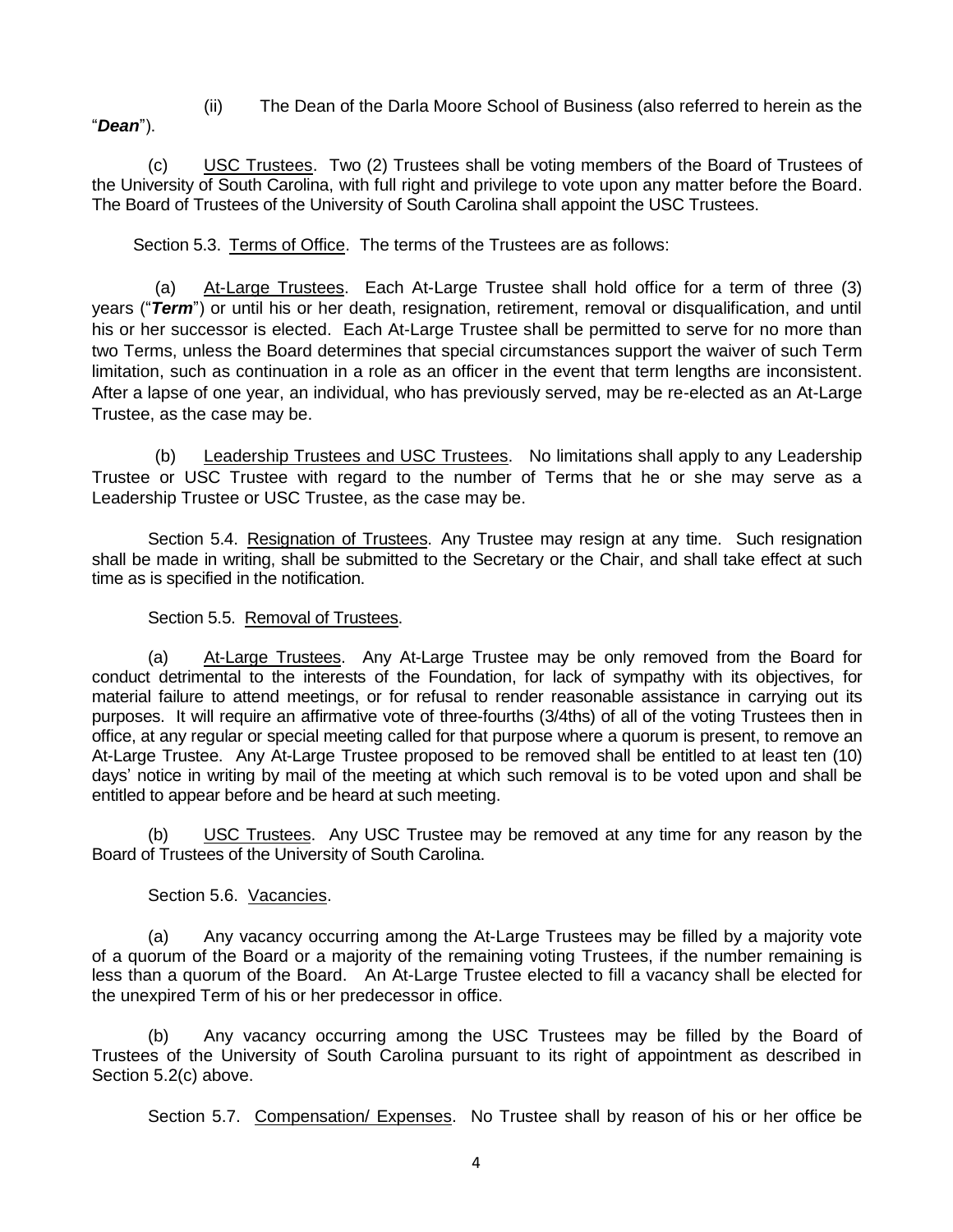entitled to receive any salary or compensation, but nothing herein shall be construed to prevent a Trustee from receiving any compensation from the organization for duties other than as a Trustee.

Section 5.8. Exculpation of Trustees. No Trustee shall be liable to anyone for any acts on behalf of the Foundation nor any admission with respect to the Foundation committed by such Trustee except for his or her own willful, wanton, or gross negligence pursuant to Section 33-31-180 et seq. of the South Carolina Code of Laws, 1994, as amended.

# **ARTICLE VI**

#### Officers of the Board

Section 6.1. Officers and Duties. The officers of the Foundation shall be the Chair, Vice Chair, Immediate Past Chair, Secretary, and Treasurer. All officers, with the exception of the Secretary, shall be drawn from At-Large Trustees. The Secretary may be, but is not required to be, a Trustee. Furthermore, a Trustee may simultaneously serve as Treasurer and Secretary. Each officer shall serve without compensation for the role that he or she serves. These officers shall perform the duties prescribed by these Bylaws, subject to applicable law.

(a) Chair. The Chair shall have all the powers and shall perform all the duties conventionally associated with the office including, but not limited to, chairing all Board meetings, developing agendas for Board meetings, working to ensure Board participation, soliciting financial support in the form of grants and donations, providing oversight to the operations of the Foundation in accordance with policies established by the Board.

The Chair shall represent the Foundation generally in the community. He or she may sign, with any other proper officer of the Foundation authorized by the Board, any deeds, mortgages, bonds, contracts, or other instruments which the Board has authorized to be executed, except where required or permitted by law to be otherwise signed and executed and except where the signing and execution thereof shall be delegated by the Board to some other officer or agent; and, in general, he or she shall perform all duties incident to the office of Chair and such other duties as may be prescribed by the Board from time to time.

(b) Vice Chair. The Vice Chair of the Board will assist the Chair in the duties of that office and shall perform all duties of the Chair during his or her absence or departure from office.

(c) Immediate Past Chair. The Immediate Past Chair shall advise the Chair and the Board in order to ensure continuity in leadership and institutional knowledge of the Foundation.

(d) Secretary. The Secretary shall keep a correct record of all the proceedings of the meetings of the Board, and if necessary, any committee meetings. He or she shall attend to the giving of notices, have custody of the corporate seal and records, and affix the seal to all instruments required to be executed under seal as authorized by the Board. He or she shall perform such other duties as are incident to the office of Secretary, and shall have such other powers and duties as may be conferred upon him or her by the Board. The Secretary will be responsible for the foregoing activities; however, the Secretary is authorized to delegate operational responsibility, subject to the oversight of the Secretary, to appropriate Foundation staff or other qualified persons.

(e) Treasurer – The Treasurer shall perform such other duties as are incident to the office of Treasurer, and shall have such other powers and duties as may be conferred upon him or her by the Board. The Treasurer shall assist with filing all required reports with the Internal Revenue Service,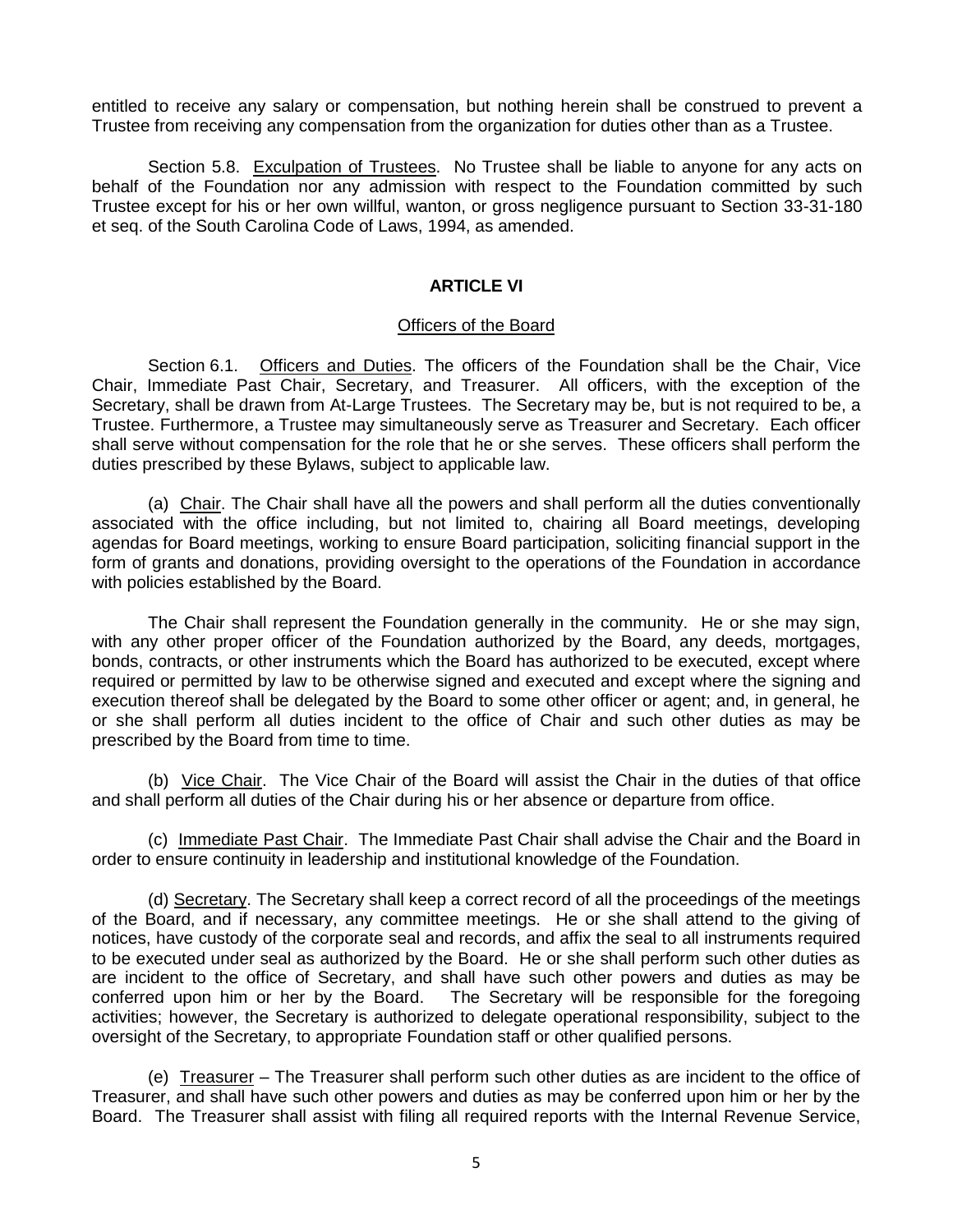the state of South Carolina, and any financial institutions deemed necessary. The Treasurer will assist with all compliance requirements associated with the maintenance of Section 501(c)(3) status of the Foundation. The Treasurer will be responsible for the foregoing activities; however, the Treasurer is authorized to delegate operational responsibility, subject to the oversight of the Treasurer, to appropriate Foundation staff or other qualified persons.

(f) Other Officers. The Board may create, from time to time, other positions of office as it deems necessary.

Section 6.2. Attendance. It is the expectation that all officers shall attend the Board meetings. If unable to attend, he or she must notify the Chair, who will ensure all duties are fulfilled.

Section 6.3. Officer Term. Each officer shall hold office for a term of two (2) years or until his or her death, resignation, retirement, removal or disqualification, and until his or her successor is elected. The term lengths for the officers, as provided in this Section 6.3, shall also be referred to herein as an "Officer Term". Each officer shall be permitted to serve for no more than one Officer Term in such specific officer role, unless the Board determines that special circumstances support the waiver of such Officer Term limitation. After a lapse of one year, an individual, who has previously served, may be re-elected as to his or her prior officer position. Notwithstanding the foregoing, there shall be no Officer Term limits for the role of Secretary.

Section 6.4. Election of Officers. The vote of a majority of the voting Trustees who are present in person at a regular or special meeting of the Board, where a quorum exists, shall be required to appoint all officers, except the Secretary, the Treasurer, and the Immediate Past Chair. The Chair shall appoint individual(s) to serve as Treasurer and Secretary, but the Board reserves the right to reject subsequently such appointments by a majority vote at the next meeting of the Board. Upon the conclusion of the Officer Term of the Chair, such individual shall automatically become the Immediate Past Chair.

Section 6.5. Resignation of Officers. Any officer may resign at any time. Such resignation shall be made in writing, shall be submitted to the Secretary or the Chair, and shall take effect at such time as is specified in the instrument.

Section 6.6. Removal of Officers. Any officer may be removed from office by the affirmative vote of three-fourths (3/4ths) of all of the voting Trustees, at a special or regular meeting of the Board called for that purpose for conduct detrimental to the interest of Foundation, for lack of sympathy with its objectives, or for refusal to render reasonable assistance in carrying out its purposes. Any such officer proposed to be removed shall be entitled to at least ten (10) days' notice in writing by mail of the meeting at which such removal is to be voted upon and shall be entitled to appear before and be heard at such meeting.

Section 6.7. Vacancies. A vacancy in any elected office may be filled by a majority vote of the voting Trustees who are present in person at a regular or special meeting of the Board, where a quorum exists. An officer elected to fill a vacancy shall be elected for the unexpired term of his predecessor in office.

Section 6.8. Compensation/ Expenses. No officer shall by reason of his or her office be entitled to receive any salary or compensation, but nothing herein shall be construed to prevent an officer from receiving any compensation from the organization for duties other than as a officer.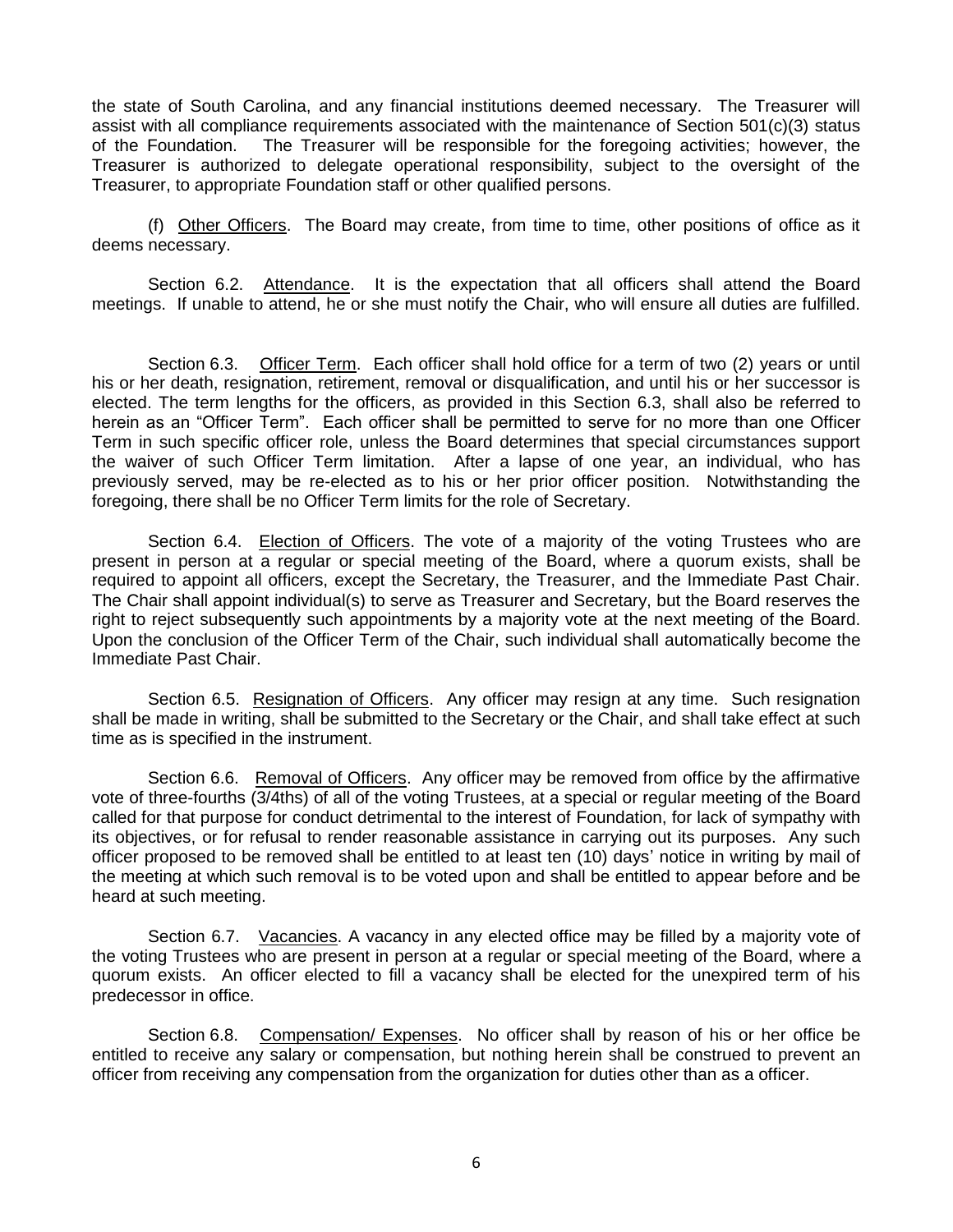# **ARTICLE VII**

### Meetings of Trustees

Section 7.1. Regular Meetings. The Board shall hold regular meetings according to such schedule and at such times and places as it may fix by resolution or otherwise, but such regular meetings shall occur no less frequently than twice per year, with the preference of one regular meeting in the fall and one regular meeting in the spring.

Section 7.2. Special Meetings. Special meetings of the Board may be called by or at the request of the Chair, any Leadership Trustee, or any three (3) Trustees. Such meetings may be held at the time and place fixed by the person or persons calling the meeting.

Section 7.3. Notice of Meetings. Notice of the time, place, and purpose of any regular or special meeting shall be served personally or by facsimile, electronic mail, other available electronic methods, or mail not less than ten (10) nor more than sixty (60) days before the meeting upon each Trustee. Any Trustee may waive notice of any meeting. Attendance by a Trustee at a meeting shall constitute a waiver of notice of such meeting, except where a Trustee attends a meeting for the express purpose of objecting to the transaction of any business because the meeting is not lawfully called.

Section 7.4. Quorum. At any meeting of the Board, the presence of (i) a majority of the voting Trustees in office and (ii) either one (1) Leadership Trustee or one (1) USC Trustee shall constitute a quorum for transaction of business at any meeting of the Board. In the absence of any quorum or when a quorum is present, a meeting may be adjourned from time to time by a vote of the majority of the voting Trustees without notice other than by announcement at the meeting and without further notice to any absent Trustee.

Section 7.5. Meeting by Telephone. Any one or more Trustees may participate in a meeting of the Board by means of a conference telephone or similar communications device which allows all persons participating in the meeting to hear each other, and such participation in a meeting shall be deemed present in person at such meeting.

Section 7.6. Order of Business. At regular meetings of the Board, the Chair, with the approval of the Board, may prescribe the order of business.

Section 7.7. Manner of Acting. Except as otherwise provided in this section or as required by South Carolina law, the act of the majority of the voting Trustees who are present in person at a meeting where a quorum exists shall be the act of the Board. No voting by proxy shall be permitted.

Section 7.8. Required Vote for Certain Actions. Notwithstanding anything herein to the contrary, the vote of 3/4ths of all of the voting Trustees on the Board shall be required for the following actions:

(a) Authorizing the merger, consolidation, reorganization, restructuring or dissolution of the Foundation;

(b) Authorizing, agreeing or completing the sale, lease, exchange or mortgage of substantially all of the Foundation's properties or assets; or

(c) Any other action described in these Bylaws that expressly requires the vote of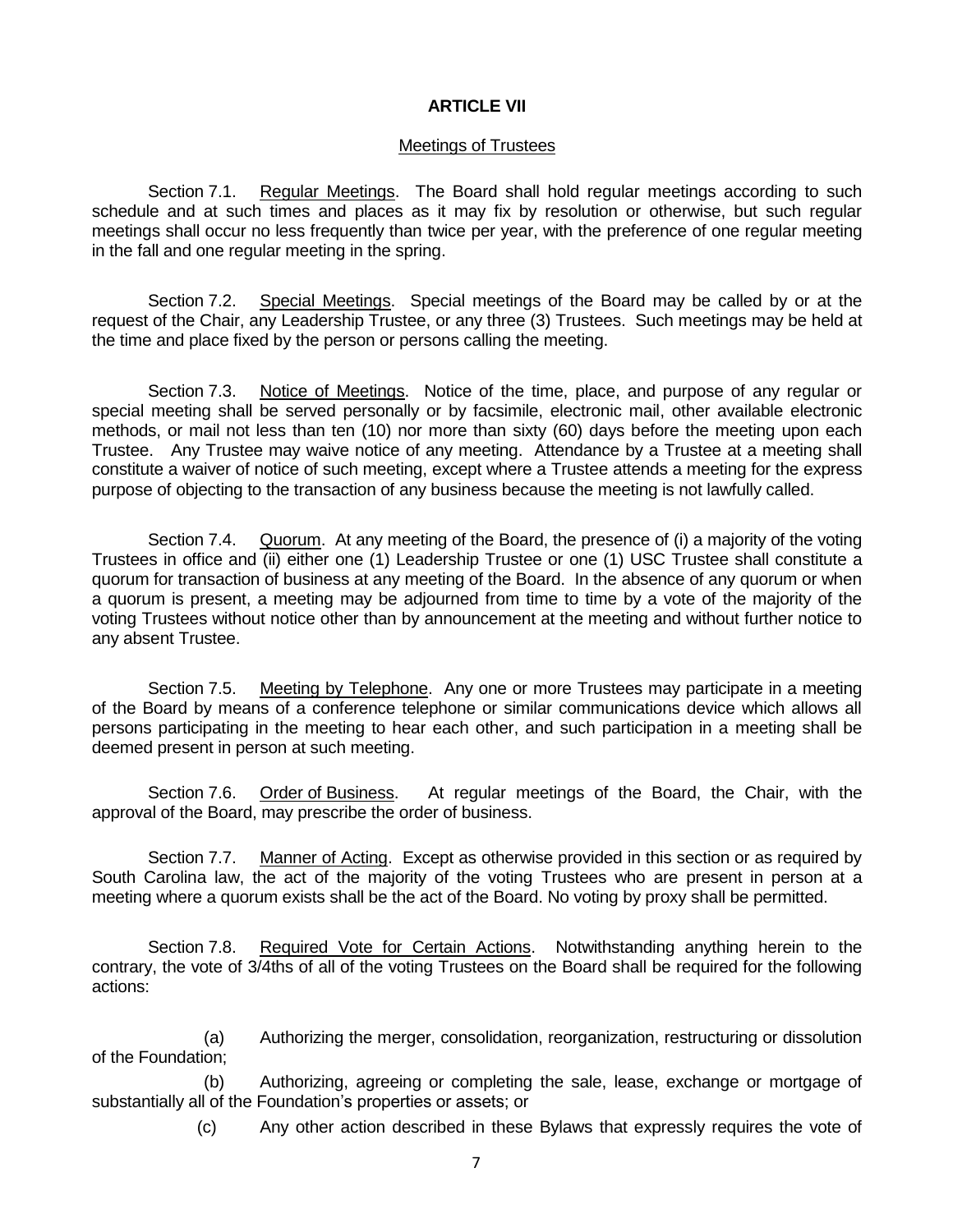3/4ths of all of the voting Trustees on the Board, including without limitation, Section 5.5(a) (Removal of At-Large Trustees), Section 6.6 (Removal of Officers), and Section 14.1 (Amendments).

Section 7.9. Unanimous Written Consent of the Voting Trustees. Any action required by law to be taken at a meeting of the Board, or any action that may be taken at the meeting of the Board or of any committee of the Board may be taken without a meeting, if a consent in writing, setting forth the action so taken, shall be signed by all of the voting Trustees or committee members entitled to vote on the subject thereof. Such consent shall have the same force and effect as a unanimous vote of the voting Trustees of the Board and shall be recorded with the minutes of the Foundation.

# **ARTICLE VIII**

## **Committees**

Section 8.1. Committees. Standing committees are provided in Section 8.4. The Board may authorize additional standing committees without the need to amend these Bylaws. Additionally, the Chair may establish one or more special committees to consider, report and advise the Board with respect to special problems of importance as he or she may deem appropriate, and shall notify the Board of the purpose and composition of any special committee within thirty (30) days of its establishment. The Chair shall have the sole prerogative to appoint the individuals to serve on any special committees at his or her discretion, in accordance with the terms contained within these Bylaws.

Section 8.2. Composition of Committees. A Trustee will chair all committees. Unless otherwise provided in these Bylaws, the Chair shall appoint the chair of each committee. The Chair and Vice Chair shall serve as ex-officio, non-voting members of all committees on which they do not serve as regular members.

Section 8.3. Conduct. Committees shall meet as appropriate during year. Reports shall be filed by the chair of each committee with the President and distributed to the Board upon the request of the Chair. Unless stated elsewhere herein, the term of committee membership will be one year from time of appointment or until a successor committee member is appointed. Whenever possible the members of each committee shall have an educational and/or work experience background, which will benefit the activities and goals of the committee.

Section 8.4. Standing Committees. The Foundation shall have the following standing committees as listed below. Within a reasonable period of time following assumption of office, and except for those individuals expressly appointed pursuant to these Bylaws, the Chair shall appoint individuals to serve on all standing committees as well as an individual to serve as the chair of each such committee; provided, however, the Board reserves the right to remove subsequently any such appointment by a majority vote at the next meeting of the Board.

The standing committees are as follows:

(a). Executive Committee. The Executive Committee shall consist of the Chair, Vice Chair, Treasurer, and one other Trustee appointed by the Chair and approved by the Board. The Dean of the Darla Moore School of Business shall serve on the Executive Committee, ex officio, in a non-voting capacity. The chair of the Executive Committee shall at all times be the Chair. The Executive Committee shall supervise the business of the Foundation, assist in the development and implementation of the policies of the Foundation, and manage the governance and administration of all subsidiaries of the Foundation, including Corporate Solutions, LLC, with the ability to delegate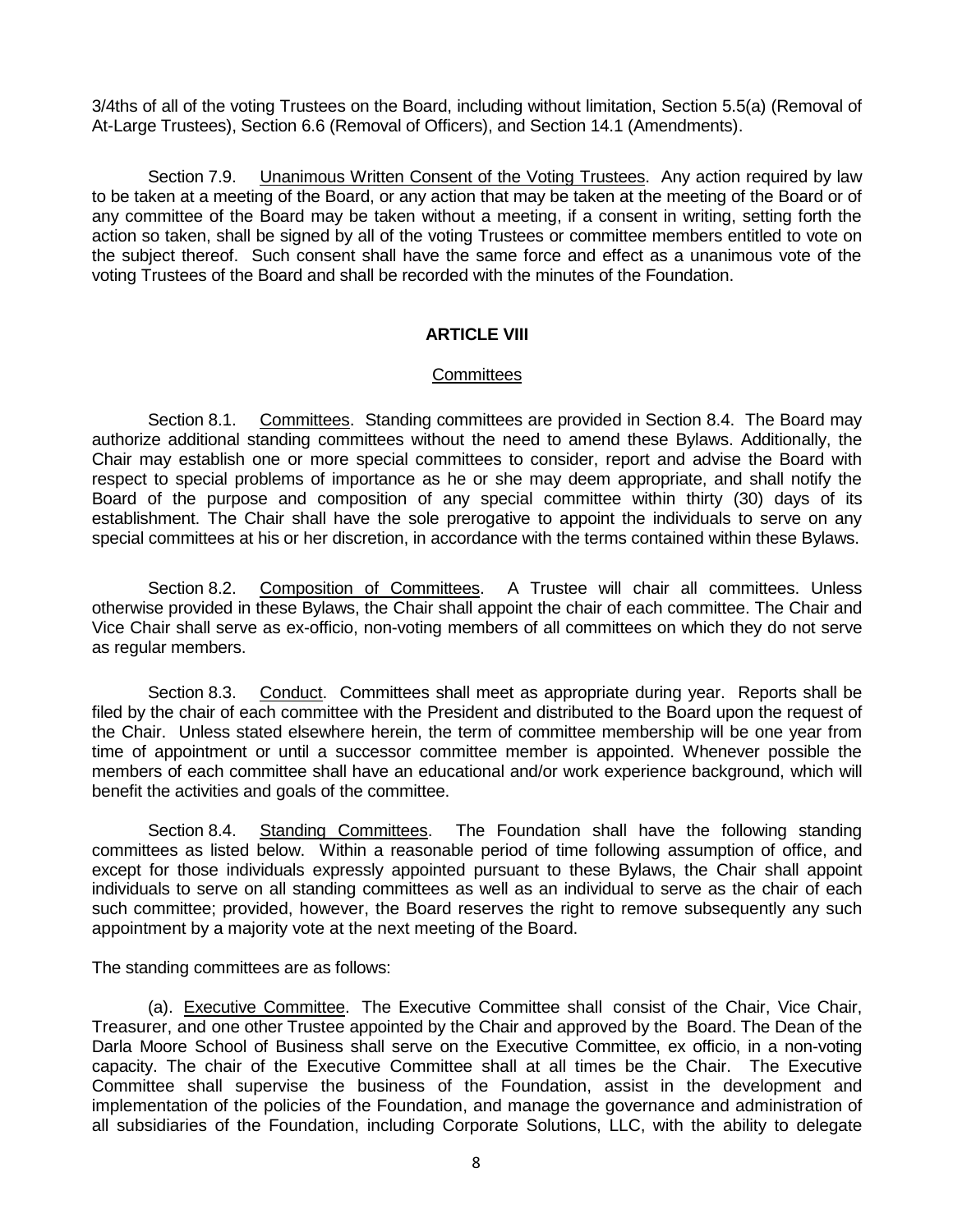such authority to one or more persons or committees. In the intervals between meetings of the Board, the Executive Committee is empowered and has the authority to take any and all action to make any decision as otherwise permitted by the Board at any regular and special meeting, except for the decisions in Articles XIV (amendment) and XV (dissolution), and with regard to the removal, election, or appointment of any officer or Trustee as provided in Sections 5.5, 5.6, 6.4, and 6.6, all of which actions and decision being reserved solely for the action of the Board. The Executive Committee shall report on the actions and decisions that it takes to the Board in a timely manner.

(b) Governance Committee. Notwithstanding anything to the contrary, the chair of the Governance Committee (the "*GC Chair*") and the individuals that serve on the Governance Committee shall all be Trustees. The Governance Committee shall act in accordance with the general purpose of the Foundation to:

- 1. Develop a comprehensive description that outlines the role, expectancies, obligations, and responsibilities of the Trustees.
- 2. Serve as the nominating committee to the Board; develop, manage, and administer a nomination process; and present to the Board qualified and eligible candidates for consideration and vote to serve in any At-Large Trustee position or as the Chair and Vice Chair.
- 3. Develop and maintain a substantial list of candidates to serve as At-Large Trustees. Development of that list will involve in-depth interviewing of possible candidates to identify candidates who are eager to serve, will be a good fit for the then-current Board, and will be willing/able to make a valuable contribution to the Board's effectiveness. Submit prospective Trustees for approval by the Board of Trustees at any regular or specially called meeting for normal terms of office and to fill unexpired terms.
- 4. Study continually the changing needs of the Foundation to secure Trustees that reflects the talent, skills, experience, leverage, affluence, and influence needed to support the Foundation's strategic goals.
- 5. Develop performance standards for Trustees to ensure clear expectations that can be communicated to Trustees (and prospects) and provide for effective evaluations of Trustee performance at regular intervals. The Governance Committee shall also recommend appropriate action to be taken when a Trustee's performance does not/no longer meets those expectations.
- 6. Periodically review the Board's bylaws to identify opportunities for changes that will increase the effectiveness of the Board. Such changes will be recommended to the full Board for review.
- 7. Develop and regularly review the Board's ethics policy, including the annual collection of conflict-ofinterest statements.
- 8. Design, in concert with the Chair, Dean, GC Chair, and the President a thorough and effective Board member orientation plan. Orientation should help every new Trustee gain the information he/she needs to become an effective contributor immediately.
- 9. Develop, in concert with the Chair, Dean, GC Chair, and the President an ongoing Board training program that helps provide Board members with experiences that increase their understanding of the Darla Moore School of Business and its impact and enhance their Board service skills.
- 10. Develop and recommend a process to create effective and transparent communication within the Board and between Trustees and staff.
- 11. Develop guidelines to aid in the selection of effective committee members, including a committee member job description and a committee member performance evaluation.
- 12. Develop the Charter for all Committees and Task Forces at the request of the Chair of the Board, a n d v et these charters with the Executive Committee.
- 13. Chair of Governance Committee and Chair of Board, along with the Dean, when available, will visit each potential committee chair and ascertain clearly if the potential chair is willing to accept the full responsibility of this committee.
- 14. Perform other duties as required.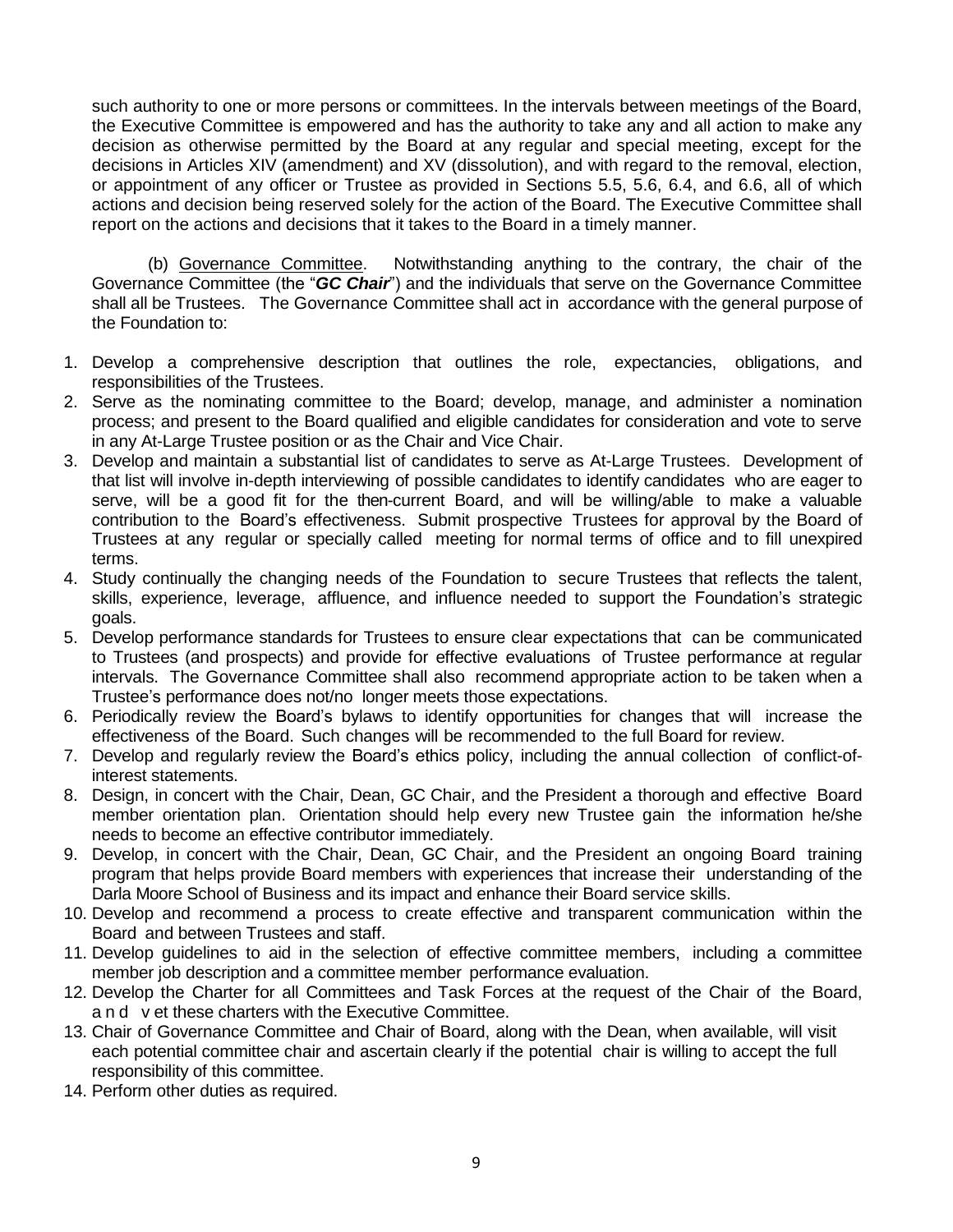(c) Audit Committee. The Audit Committee shall act in accordance with the general purposes of the Foundation to:

- 1. Ensure that the financial affairs of the Foundation and its subsidiaries are managed with the utmost legal and ethical care, as attested by a certified annual financial audit and careful review of other professional services retained.
- 2. Review management's evaluation of ongoing and periodic need for various ongoing and major professional services (i.e., audit, general counsel, banking, etc.), approve scope of coverage required, and recommend to the Board the retention of appropriate professional firms.
- 3. Develop, maintain, and report to the Board on guidelines employed for the Committee's internal operations
- 4. Act as the liaison with external auditors.
- 5. Address Risk Management issues associated with the BPF and associated activities.

(d) Finance Committee. The Treasurer shall serve as the chair of the Finance Committee. The Finance Committee shall act in accordance with the general purposes of the Foundation to:

- 1. Develop and ensure that an adequate long-range plan for financing operations is in place.
- 2. Approve and submit an annual operating budget of the Foundation to and for the Board's approval.
- 3. Ensure proper budgetary control and appropriate financial reports.
- 4. Review financial operations of subsidiary corporations of the Foundation, report their status, and make recommendations to the Board.
- 5. Review (upon recommendation of the Dean) faculty salary supplements, and other direct payments to faculty and administration.
- 6. Ensure the establishment of investment policies, objectives, and criteria.
- 7. Establish policy guidelines and determine allocation of assets among equity, fixed income and various other investment alternatives as deemed necessary.
- 8. Select and periodically review performance results of outside investment manager, investment activity and adherence to policy; terminate relationships with outside investment managers based on managers' and consultants' performance and above policies and employ consultants, as needed, to evaluate performance of fund managers.
- 9. Develop, maintain, and report to the Board on investment philosophy and guidelines employed for the Finance Committee's internal operation and function.
- 10. All funds of the Foundation shall be deposited to the credit of the Foundation in such banks, trust companies, or other depositories as the Finance Committee may select.

(e) External Relations Committee. The External Relations Committee shall act in accordance with the general purposes of the Foundation to:

- 1. Work in concert with the Development Office of the Darla Moore School of Business in strategies for approaching individual, corporate, and foundation major gift prospects. Identify and help the Foundation to access major donor prospects and secure gifts from those prospects.
- 2. Work in concert with Office of Alumni Relations of the Darla Moore School of Business in developing alumni programs and services, class reunions, alumni publications, special events, the Annual Fund program, and other activities related to alumni.
- 3. Provide expertise and advice regarding Darla Moore School of Business external stakeholder relations. This includes assistance with securing student internships and permanent job placement, executive education, and other collaborations with the Darla Moore School of Business and business stakeholders.
- 4. Provide evaluation and advice to the Darla Moore School of Business regarding marketing and communications efforts.
- 5. Provide guidance for any formalized group established by the Board.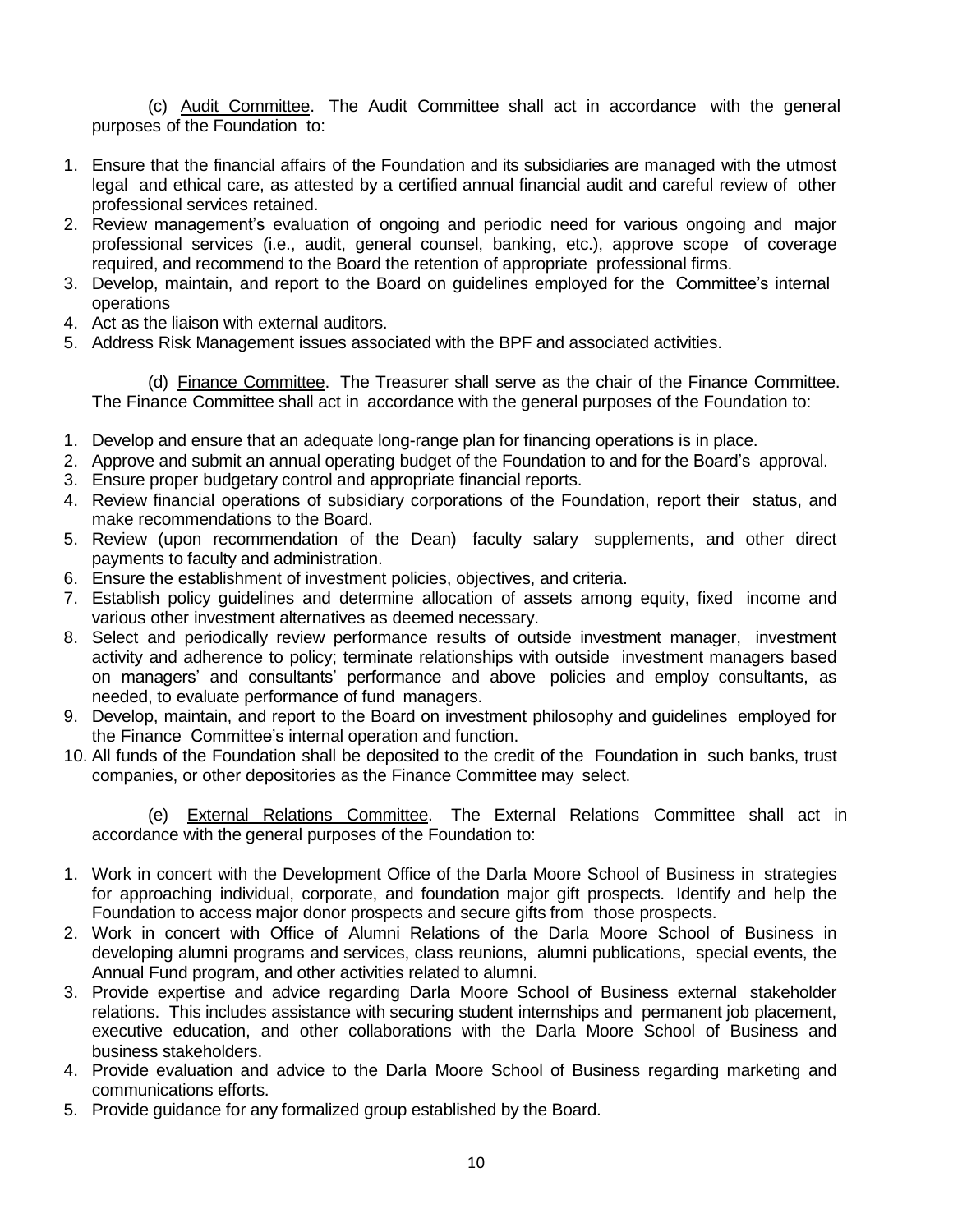Section 8.5. Quorum. A majority of the individuals serving on the committee shall constitute a quorum and the affirmative vote of the majority of the committee members present at a meeting at which a quorum is present shall be the act of any committee.

Section 8.6. Rules. Subject to the requirements of this Article VIII, each committee may adopt rules for its own governance not inconsistent with the Articles of Incorporation, these Bylaws, or with the rules adopted by the Board.

### **ARTICLE IX**

#### President

Section 9.1 President. The President shall be the chief executive officer of the Foundation, shall be principally responsible for the general management and day-to-day operations of the Foundation, and shall be responsible to the Board for all of his or her actions. The Board shall appoint and engage the individual serving as President, and shall have the authority to terminate any such appointment and engagement. All policies of the Foundation shall be established by the Board with the consultation of the President, who shall be responsible for implementations of Board-enacted policies. The President shall have the responsibility for oversight and management of the daily operational, financial, and fundraising activities and affairs of the Foundation, shall keep a record of all financial transactions, the collection of accounts, and receipts of all gifts and legacies, and shall see that all funds are expended in accordance with the purpose of Foundation and these Bylaws. Additionally, the President shall recommend to the appropriate committee of the Board such changes in personnel, policy, or programs as he or she deems necessary or desirable. The President shall supervise the staff, personnel, and independent contractors of the Foundation and shall be responsible for the firing or termination of employment or engagement of such persons.

Section 9.2 Vice-Presidents. The President is authorized to hire one or more Vice-Presidents to assist the President in the execution of his or her duties and responsibilities. He or she shall see that all orders and resolutions of the Board are carried into effect. He or she shall perform such other duties and have such other authority and powers as the President may from time to time prescribe consistent with these Bylaws.

Section 9.3 Compensation. The salaries and benefits of the President shall be established by the Board. The salaries and benefits of all other staff employed directly by the Foundation shall be fixed by the President within the annual budget established by the Board. Such salaries and benefits shall be reasonable in amount and shall be reviewed periodically with appropriate data as to comparability of similar positions at similar charitable organizations.

## **ARTICLE X**

## **Subsidiaries**

Section 10.1. Authorization. To the extent permitted under applicable law, the Board is authorized to form one or more subsidiaries of the Foundation.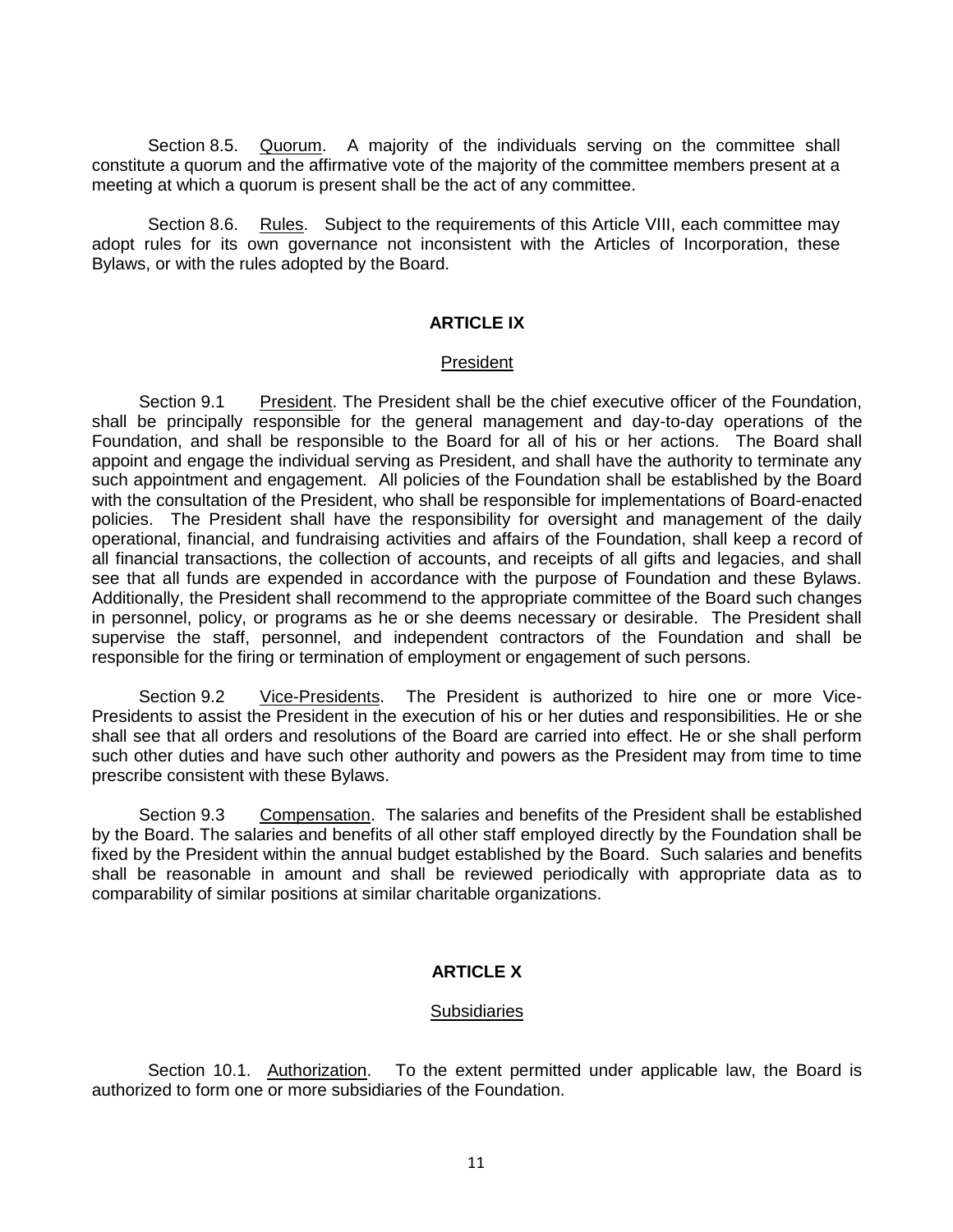Section 10.2. Corporate Solutions, LLC. The Foundation shall be the sole member of Corporate Solutions, LLC, a South Carolina limited liability company ("*CS*"). CS shall be governed in accordance with (i) the Articles of Incorporation of the Foundation and these Bylaws, (ii) the Articles of Organization of CS, (iii) the Operating Agreement of CS, a true copy of which is on file at the principal office of CS, and (iv) applicable law.

# **ARTICLE XI**

## Indemnification

Section 11.1. To the extent not inconsistent with the South Carolina Code and other applicable law, no persons shall be liable to the Foundation for loss or damage suffered by the Foundation on account of any action taken or omitted to be taken by such person as a Trustee or officer of the Foundation in good faith, if such person acted in accordance with his duties as setforth in these Bylaws.

Section 11.2. The Foundation may indemnify a Trustee or officer of the Foundation made party to a proceeding because of their role as such against liability incurred in the proceeding if that person:

- a) Conducted themselves in good faith,
- b) Reasonably believed,
- i) His/her conduct in an official capacity with the Foundation was in its best interest
- ii) His/her conduct was at least not opposed to its best interest,
- c) In the case of a criminal proceeding, had no reasonable cause to believe his/her conduct was unlawful.

Section 11.3. The Foundation may not indemnify any person:

- a) In connection with a proceeding by or in the right of the Foundation in which the person was adjudged liable to the Foundation,
- b) In any other proceeding charging improper personal benefit, whether or not involving action in their official capacity, in which such person was adjudged liable on the basis that the personal benefit was improperly received by such person.

Section 11.4. The Foundation may also reimburse any Trustee or officer for the reasonable cost of the final disposition of any action, suit, or proceeding, if such person:

- a) Furnishes the Foundation a written affirmation of their good faith belief that they have met the standardsof conductdescribedabove,
- b) Furnishes the Foundation a written undertaking to repay the advance if it is ultimately determined that the person did not meet the standard of conduct,
- c) A determination is made that the facts then known to those making the determination would not preclude indemnification under South Carolina law.

Section 11.5. The rights of indemnification provided in this Article shall be in addition to any rights to which any Trustee or officer may otherwise be entitled. Irrespective of the provisions of this Article, the Board may at any time approve indemnification of officers, Trustees, employees or other persons to the full extent permitted by the law of the State of South Carolina, whether on account of past or future transactions.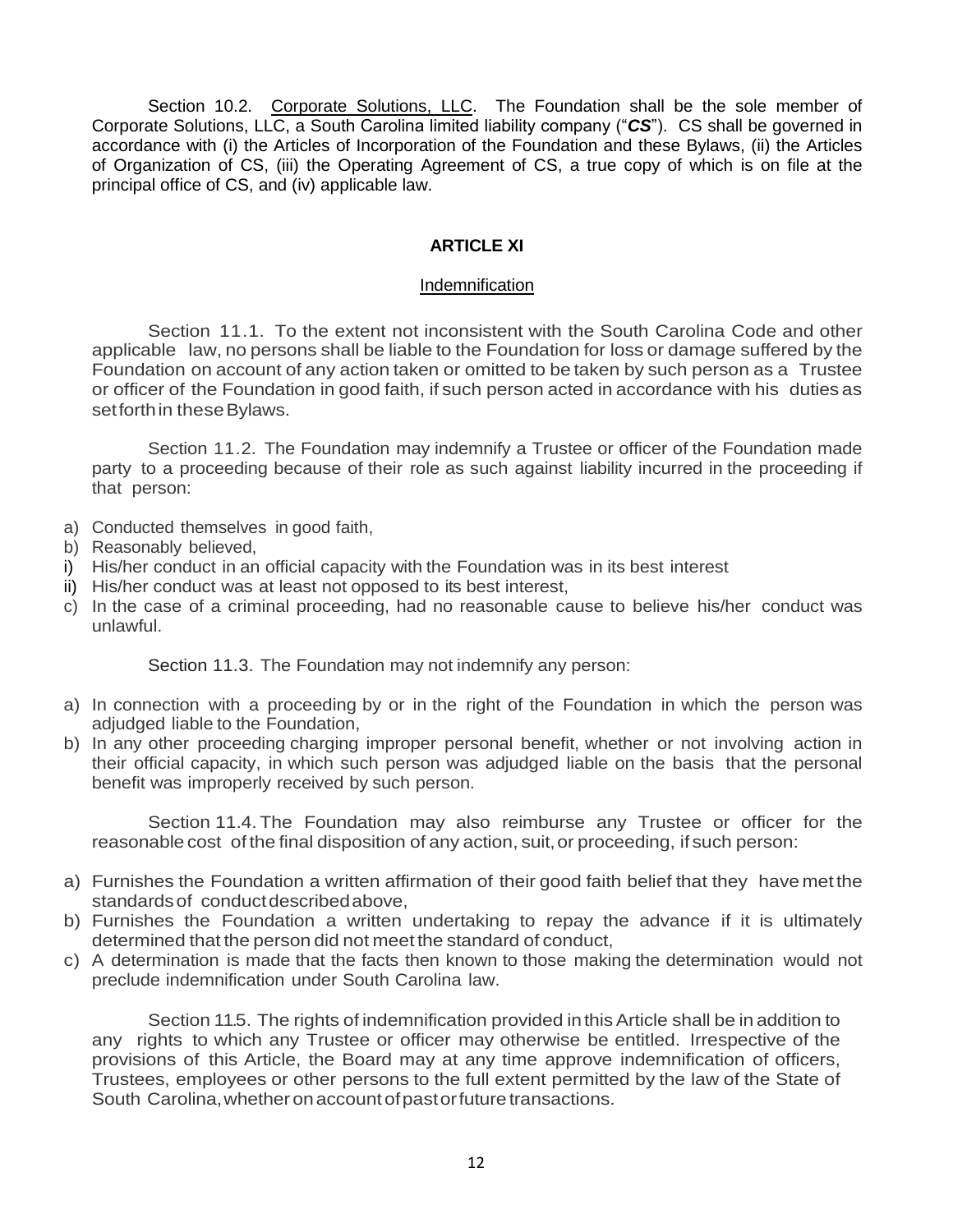Section 11.6. The Board is authorized and empowered to purchase insurance covering the Foundation's liabilities and obligations under this Article and insurance protecting the Foundation's Trustees, officers, and employees.

# **ARTICLE XII**

### **Checks**

Section 12.1. All checks *require two signatures*, which shall consist of the President or Vice President of the Foundation, and another person with signature authority from the following: the Dean, a member of the School Management Team, or a Trustee of the Foundation. If the President and the Vice President are unavailable for some reason and a check must be issued, two others with signature authority may sign a check.

Section 12.2. Checks issued to the Dean *require two signatures*, which shall consist of the signature of a Trustee of the Foundation and either the President or Vice President of the Foundation or a member of the School Management Team with signature authority.

Section 12.3. Checks issued to a member of the School Management Team with signature authority *require two signatures* which shall consist of the signature of a Trustee of the Foundation and another person with signature authority from the following: the President or Vice President of the Foundation, the Dean, or a member of the School Management Team who is not receiving the check.

Section 12.4. Checks issued to the President or Vice President of the Foundation *require two signatures*, which shall consist of any two of the following: Dean, a member of the School Management Team, or a Trustee of the Foundation with signature authority.

## **ARTICLE XIII**

## Books and Records

Section 13.1. Reporting Requirements. The Foundation shall keep in its offices correct and complete books and records of account which shall be audited annually by a certified public accountant, and shall also keep minutes of the proceedings of its Board of Trustees. All books and records of the Foundation may be inspected by a Trustee for any proper purpose at any reasonable time.

Section 13.2. Overall Accounting Method. Except for recognition of income from gifts, contributions, etc. (which may be recognized as income when received), the Foundation will maintain its records on the accrual basis of accounting. Other accounting policies will be approved by the Board of Trustees.

Section 13.3. Fiscal Year. The fiscal year of the Foundation shall be July 1 through June 30.

# **ARTICLE XIV**

#### Amendments to Bylaws or Articles of Incorporation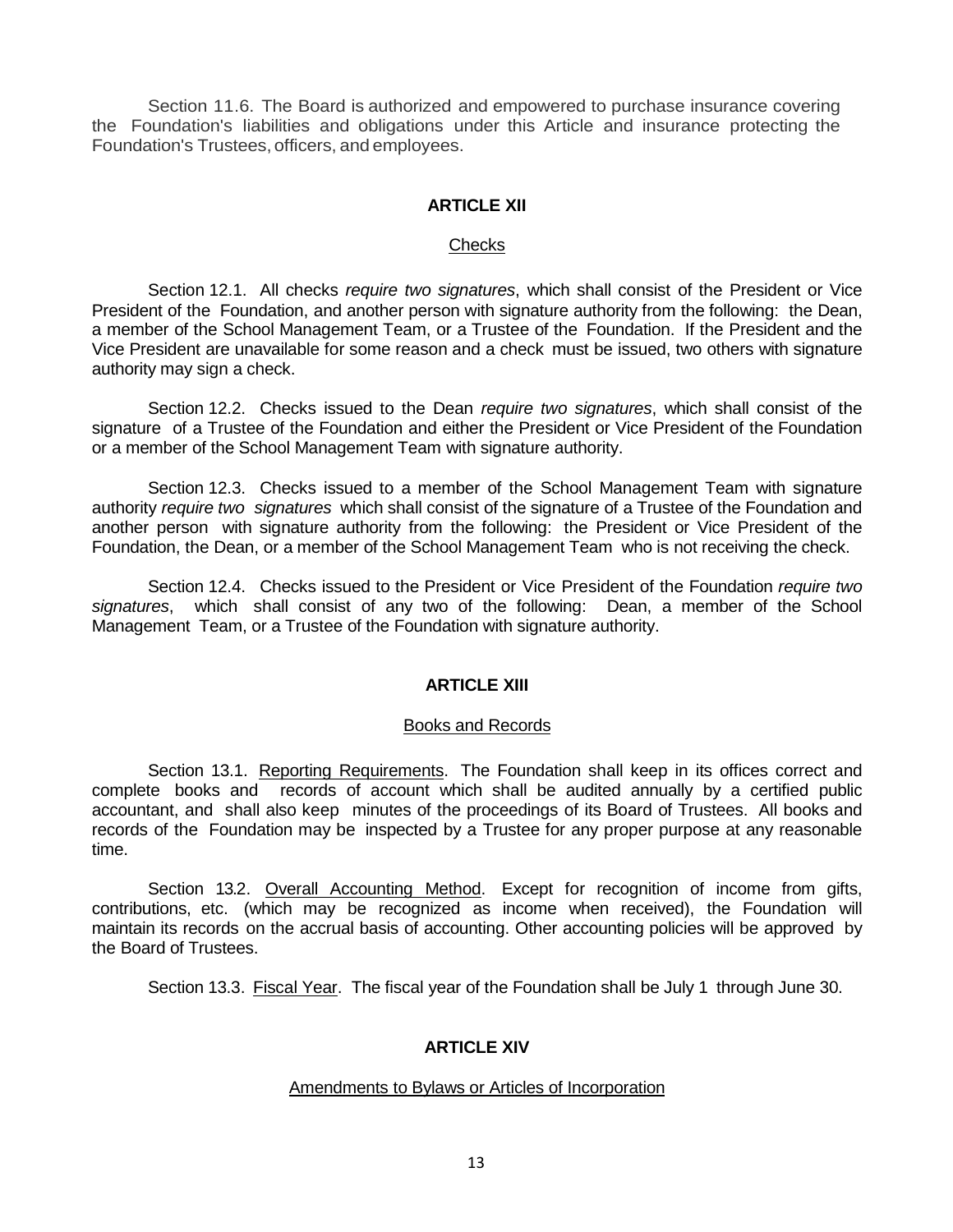Section14.1. Amendments to these Bylaws or the Foundation's Articles of Incorporation may be adopted by three fourths (3/4ths) vote of all of the voting Trustees on the Board, at any duly called regular or special meeting of the Board, where a quorum exists.

# **ARTICLE XV**

### **Dissolution**

Section 15.1. Consistent with the Foundation's Articles of Incorporation and applicable law, upon dissolution of the Foundation, the remaining assets of the Foundation shall be distributed to the Darla Moore School of Business or to one or more nonprofit exempt organization(s) within the meaning of Section 501(c)(3) of the Internal Revenue Code, dedicated to the support of the Darla Moore School of Business of the University of South Carolina, as determined by the Board.

# **ARTICLE XVI**

# Restriction

Section 16.1. The Foundation may receive as its sources of income, gifts, bequests from wills, and restricted and unrestricted use of monies or properties of any kind or description from any and all sources, but no gift, bequest or devise of any such property shall be received and accepted if it be for other than charitable purposes as limited to and including charitable, scientific, or other educational purposes within the meaning of those terms as used in Section 501(c)(3) of the Internal Revenue Code or as shall, in the opinion of the Board, jeopardize the federal income tax exemption of the Foundation pursuant to Section 501(c)(3) of the Internal Revenue Code.

# **ARTICLE XVII**

## General Provisions

Section 17.1. Seal. The Foundation shall be authorized to adopt a seal in circular form for its use.

Section 17.2. General. The regulation of the business and conduct of the affairs of the Foundation will conform to federal and state income tax laws and any other applicable federal and state law, including, but not limited to, the Nonprofit Act. In the interpretation of these Bylaws, wherever reference is made to the United States Code, the Code or Treasury Regulations thereunder, the Nonprofit Act, the South Carolina Code or any other statute, or to any section thereof, such reference will be construed to mean such code, act, laws, statutes, or section thereof, and the regulations thereunder, as the case may be, as heretofore or hereafter amended or supplemented or as superseded by laws or regulations covering equivalent subject matter.

Section 17.3. Governing Law. These Bylaws are executed and delivered in the State of South Carolina and they will be governed by, construed and administered in accordance with the laws of the State of South Carolina.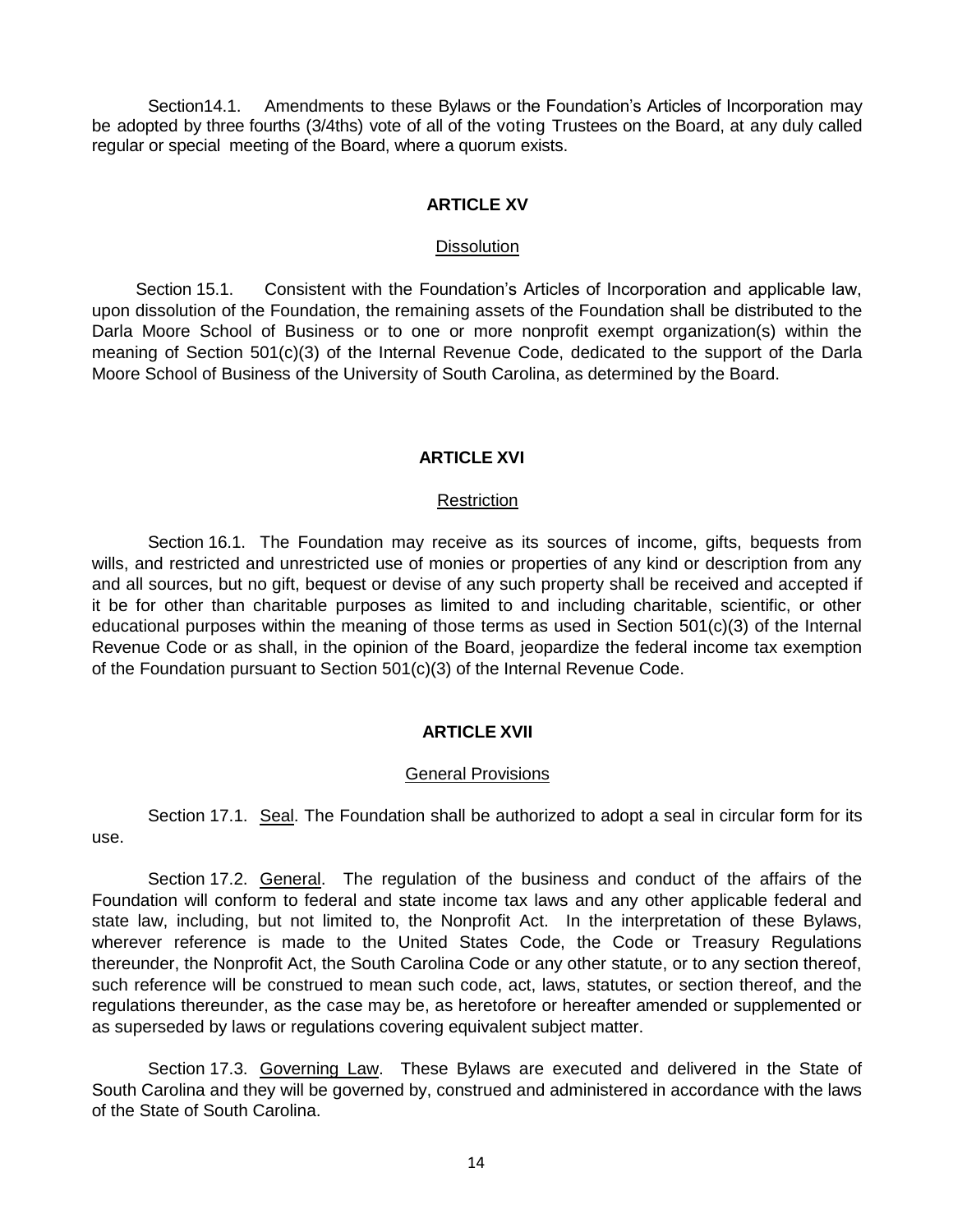Section 17.4. Parliamentary Procedure. The Chair shall employ such rules of order for the governance of meetings of the Board as he or she, in his or her reasonable discretion, deems advisable and in the best interests of the Foundation, and may refer, in whole or in part, to any provisions of the latest edition of Robert's Rules of Order as a procedural guide for meetings of the Board. Similarly, any person that is chairing any meeting of any committee, council, or body of the Foundation may employ such rules of order, in connection therewith, with the same authority as granted to the Chair in this Section 17.4.

\*\*\*\*SIGNATURE PAGE TO FOLLOW\*\*\*\*